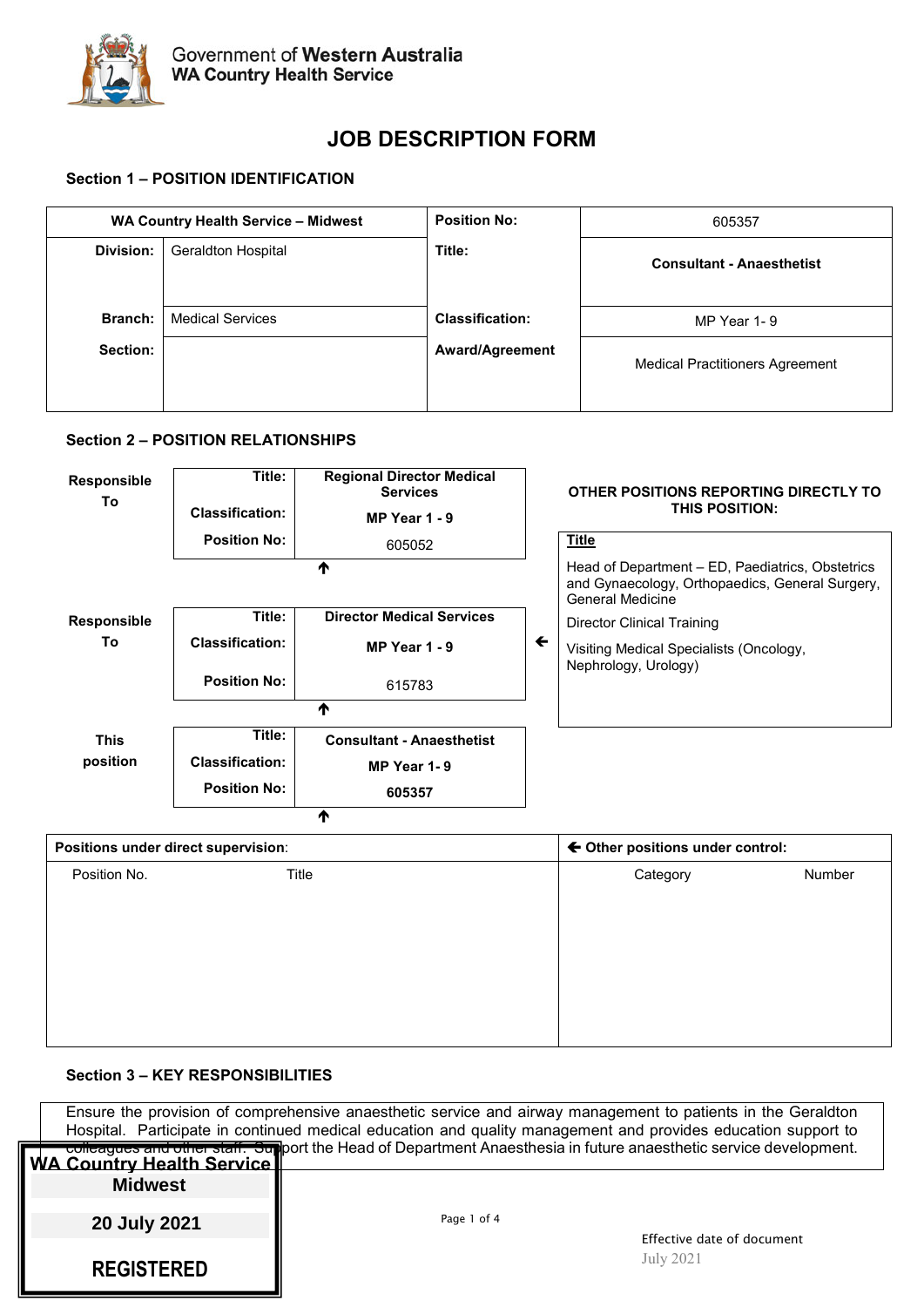

The WA Country Health Service (WACHS) is the largest country health system in Australia and one of the biggest in the world, providing health services to over half a million people, including over 50,000 Aboriginal people, over a vast two and a half million square kilometres area.

WA Country Health Service hospitals handle almost as many births as the State's major maternity hospital – and 40% of the State's emergency presentations. The range of health services provided include acute inpatient and emergency care, population and public health, mental health, Aboriginal health, aged care and includes increasing number of services provided by telehealth video-conferencing.

Our dedicated and committed staff work hard to fulfil our vision of Healthier country communities through partnerships and innovation*,* to deliver health services that support the health and well-being of individuals and communities in rural and remote Western Australia.

# **OUR MISSION**

To deliver and advance high quality care for country WA communities

# **OUR VISION**

To be a global leader in rural and remote healthcare

# **OUR STRATEGIC PRIORITIES**

*Caring for our patients -* Providing safe, patient-centred care, ensuring the needs of our patients are at the core of everything we do

*Addressing disadvantage and inequity -* Delivering focussed and accessible services for those who need it most *Building healthy, thriving communities* - Supporting country people to be as healthy as they can be and continuing to play our part in the economic and social viability of country communities

*Delivering value and sustainability -* Ensuring that the services we provide are sustainable and we are transparent about our performance

*Enabling our staff* - Supporting our staff to deliver great care, empowering them to learn, grow, innovate and lead

*Leading innovation and technology* - Embracing innovation and technology to create a safer, more connected and equitable health system

*Collaborating with our partners* - Partnering to deliver more integrated services that improve patient outcomes and experience, giving consumers more choice and control

#### **OUR VALUES**

*Community* – We live and work in country communities. We are invested in the health, wellness and viability of country communities and the vibrancy, diversity and future of country WA.

*Compassion* – We are inclusive, respectful, and considerate. We care deeply about the people in our care and country communities.

*Quality* – We provide safe, high-quality care, constantly striving to innovate, improve and achieve trust in our care. *Integrity* – We bring honesty, collaboration and professionalism to everything that we do.

*Equity* – We are passionate about fairness in healthcare for all Western Australians, especially the most vulnerable and disadvantaged people and communities.

*Curiosity* – We continually enquire and seek to understand, using the best evidence, insight and research to

| <b>WA</b> | <b>improve care.</b><br>Country Health Service |             |                                                |
|-----------|------------------------------------------------|-------------|------------------------------------------------|
|           | <b>Midwest</b>                                 |             |                                                |
|           | 20 July 2021                                   | Page 2 of 4 |                                                |
|           | <b>REGISTERED</b>                              |             | Effective date of document<br><b>July 2021</b> |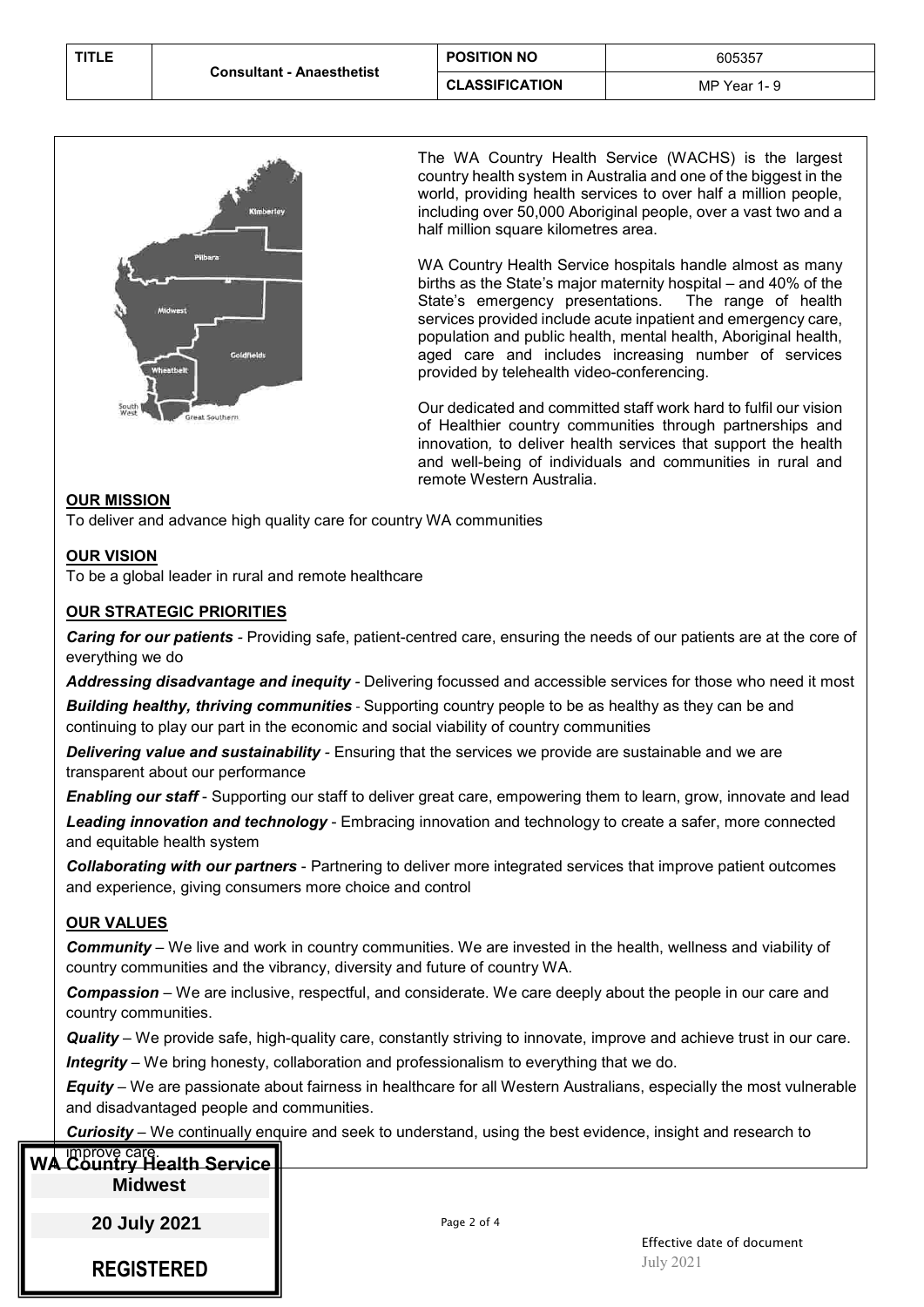| TITLE |                                  | <b>POSITION NO</b>    | 605357           |
|-------|----------------------------------|-----------------------|------------------|
|       | <b>Consultant - Anaesthetist</b> | <b>CLASSIFICATION</b> | MP Year 1<br>ı – |

# **Section 4 – STATEMENT OF DUTIES**

| Duty No.   | <b>Details</b>                                                                                                                                                                                                                                                                                                                                                                                                                                 | Freq. | $\%$ |
|------------|------------------------------------------------------------------------------------------------------------------------------------------------------------------------------------------------------------------------------------------------------------------------------------------------------------------------------------------------------------------------------------------------------------------------------------------------|-------|------|
| 1.0        | <b>CLINICAL</b>                                                                                                                                                                                                                                                                                                                                                                                                                                | D     | 70   |
| 1.1        | Performs clinical duties in the Anaesthetic Department and provides patient care as<br>per WACHS-Midwest policy.                                                                                                                                                                                                                                                                                                                               |       |      |
| 1.2        | Assist with the management of patients in the High Dependence Unit and<br>Emergency Department, particularly with airway management.                                                                                                                                                                                                                                                                                                           |       |      |
| 1.3        | Ensures that medical staff assigned to Anaesthetic Department provides quality<br>care to patients.                                                                                                                                                                                                                                                                                                                                            |       |      |
| 1.4        | Participates fully in the hospital's preventive health and primary care programs.                                                                                                                                                                                                                                                                                                                                                              |       |      |
| 1.5        | Supports nurses and other health workers in the performance of their clinical duties.                                                                                                                                                                                                                                                                                                                                                          |       |      |
| 1.6        | Supports colleagues in the performance of their clinical duties.                                                                                                                                                                                                                                                                                                                                                                               |       |      |
| 2.0        | <b>CLINICAL ADMINISTRATION</b>                                                                                                                                                                                                                                                                                                                                                                                                                 | R     | 10   |
| 2.1        | Maintains quality patient medical records according to health service protocols.                                                                                                                                                                                                                                                                                                                                                               |       |      |
| 2.2        | Participate in a roster of Anaesthetic services at Geraldton Hospital.                                                                                                                                                                                                                                                                                                                                                                         |       |      |
| 2.3        | Liaises with members of the health care team and private sector to meet the needs<br>of patients under their care.                                                                                                                                                                                                                                                                                                                             |       |      |
| 2.4        | Participates in Medical Advisory Committee and other committee meetings as<br>requested.                                                                                                                                                                                                                                                                                                                                                       |       |      |
| 2.5<br>2.6 | Attends to medico legal issues that arise concerning patients that have been under<br>their care and advises the Medical Director about complaints and clinical incidents.<br>Completes medical reports.                                                                                                                                                                                                                                       |       |      |
| 3.0        | <b>EDUCATION</b>                                                                                                                                                                                                                                                                                                                                                                                                                               | R     | 10   |
| 3.1        | Develops and maintains the skills necessary to provide safe medical practice,                                                                                                                                                                                                                                                                                                                                                                  |       |      |
| 3.2        | including record of maintenance of professional standards.<br>Participates in continued medical education activities.                                                                                                                                                                                                                                                                                                                          |       |      |
| 3.3        | Participates and assists in the continued medical education/in service training of                                                                                                                                                                                                                                                                                                                                                             |       |      |
| 3.4        | medical student, nursing and medical colleagues.<br>Acts as a role model and supervisor/mentor to medical students and medical<br>colleagues during their placement.                                                                                                                                                                                                                                                                           |       |      |
| 3.5        | Participates in medical clinical meetings and quality improvement activities.                                                                                                                                                                                                                                                                                                                                                                  |       |      |
| 3.6<br>3.7 | Engages in continuing medical education and ensures retention, registration and<br>Fellowship of the Australian & New Zealand College of Anaesthetists.                                                                                                                                                                                                                                                                                        |       |      |
|            | Participate and contribute to annual performance review.<br><b>QUALITY ASSURANCE</b>                                                                                                                                                                                                                                                                                                                                                           |       |      |
| 4.0        |                                                                                                                                                                                                                                                                                                                                                                                                                                                | R     | 5    |
| 4.1<br>4.2 | Develops, implements and monitors Quality Assurance measures.<br>Participates in doctor's clinical meetings, quality improvement and audit activities<br>including departmental and WACHS Morbidity and Mortality meetings and Peer                                                                                                                                                                                                            |       |      |
| 4.3        | review activities.                                                                                                                                                                                                                                                                                                                                                                                                                             |       |      |
| 4.4        | Contribution to the Clinical Incident Management policy (CIM).                                                                                                                                                                                                                                                                                                                                                                                 |       |      |
|            | Participates in peer review and case review meetings.                                                                                                                                                                                                                                                                                                                                                                                          |       |      |
| 4.5        | Participates in other quality assurance activities.<br><b>OTHER</b>                                                                                                                                                                                                                                                                                                                                                                            |       |      |
| 5.0        |                                                                                                                                                                                                                                                                                                                                                                                                                                                | O     | 5    |
| 5.1        | Other duties as required.                                                                                                                                                                                                                                                                                                                                                                                                                      |       |      |
|            | The occupant of this position will be expected to comply with and demonstrate a positive commitment to the<br>WACHS values and the highest achievement in demonstrating positive commitment to Equal Employment<br>Opportunity, Occupational Safety & Health, Public Sector Standards, Code of Conduct, Code of Ethics, Quality<br>Improvement, Performance Management, Customer Focus, Disability Services Act and Confidentiality throughout |       |      |
|            | the course of their duties.                                                                                                                                                                                                                                                                                                                                                                                                                    |       |      |
|            | W <del>A Country Health Service </del><br><b>Midwest</b>                                                                                                                                                                                                                                                                                                                                                                                       |       |      |
|            | <b>20 July 2021</b><br>Page 3 of 4                                                                                                                                                                                                                                                                                                                                                                                                             |       |      |

**REGISTERED**